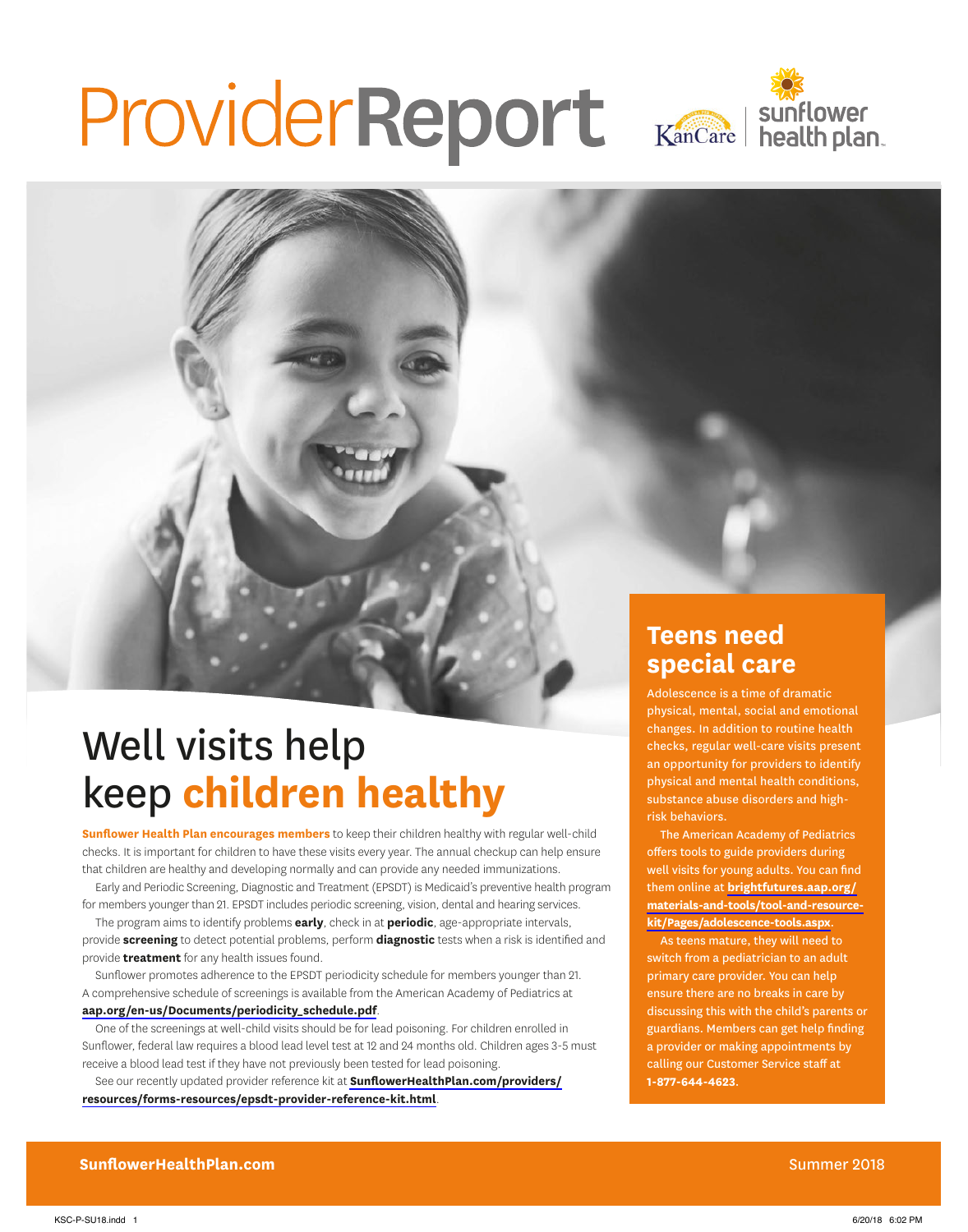

### **Learn more about HEDIS**

#### **What is HEDIS?**

 The Healthcare Effectiveness Data and Information Set (HEDIS) is a set of performance measures developed by the National Committee for Quality Assurance (NCQA).

#### **How often are HEDIS measures updated?**

HEDIS measures are updated annually. You can find the latest measures online at **[ncqa.org/hedis-quality](http://www.ncqa.org/hedis-quality-measurement/hedis-measures/hedis-2018)[measurement/hedis-measures/](http://www.ncqa.org/hedis-quality-measurement/hedis-measures/hedis-2018) [hedis-2018](http://www.ncqa.org/hedis-quality-measurement/hedis-measures/hedis-2018)**.

#### **How are HEDIS numbers used?**

 Most health plans use HEDIS measures to evaluate their performance on important aspects of care and service. Sunflower Health Plan reviews HEDIS data to identify opportunities to improve performance and ensure members are receiving appropriate care. In addition, NCQA uses the measures to hold Sunflower accountable for the timeliness and quality of healthcare services.

#### **How can we improve our HEDIS scores?**

We discuss key HEDIS measures in each issue of our newsletter. On this page, we review HEDIS measures for immunizations. Appropriate billing is also important. Providers should submit timely and accurate claim or encounter data for every service rendered and should consider using CPT II codes to reduce medical record requests.

# Vaccines key to **community health**

#### **Vaccines play an important role in keeping patients, and the community as a whole, healthy.**

The Centers for Disease Control and Prevention (CDC) recommends administering vaccines for 17 different diseases. Yet many adult patients may not realize they still need immunizations, and parents may have questions about the safety of the immunizations recommended for their children.

Immunization schedules detailing when patients should receive vaccines are available online at **[cdc.gov/vaccines/schedules/hcp/index.html](https://www.cdc.gov/vaccines/schedules/hcp/index.html)**.

The CDC also offers clinical practice guidelines for vaccines on its website (**[cdc.gov/vaccines/hcp/](https://www.cdc.gov/vaccines/hcp/acip-recs/general-recs/downloads/general-recs.pdf) [acip-recs/general-recs/downloads/general-recs.pdf](https://www.cdc.gov/vaccines/hcp/acip-recs/general-recs/downloads/general-recs.pdf)**). The guidelines detail issues such as timing and spacing of doses, the educational needs of patients, and preventing and managing adverse reactions.

### **HEDIS for immunizations**

#### **Childhood Immunization Status**

The National Committee for Quality Assurance reports that about 300 children die in the United States each year from vaccine-preventable diseases such as measles and whooping cough. Vaccines protect not only the child receiving the vaccine, but also prevent a resurgence of vaccine-preventable diseases.

#### **Immunizations for Adolescents**

As with childhood immunizations, vaccines for adolescents can prevent diseases such as measles and meningitis. The human papillomavirus (HPV) vaccine, which can prevent the virus that may lead to cervical, anal, throat and other cancers, is the most recent addition.

#### **Flu Vaccinations for Adults Ages 18-64**

The CDC recommends that everyone 6 months and older receive a flu shot, unless they have a severe life-threatening allergy to the flu vaccine or any of its ingredients.

#### **Topic Measure**

This HEDIS measure assesses 2-year-old children who had four diphtheria, tetanus and acellular pertussis (DTaP); three polio (IPV); one measles, mumps and rubella (MMR); three H influenza type B (HiB); three hepatitis B (HepB), one chicken pox (VZV); four pneumococcal conjugate (PCV); one hepatitis A (HepA); two or three rotavirus (RV) and two influenza (flu) vaccines.

This HEDIS measure assesses 13-year-old adolescents who had one dose of meningococcal vaccine, one Tdap vaccine and the complete human papillomavirus vaccine series.

This measure assesses the percentage of adults ages 18-64 who report receiving an influenza vaccination between July 1 of the measurement year and the date when the survey was completed.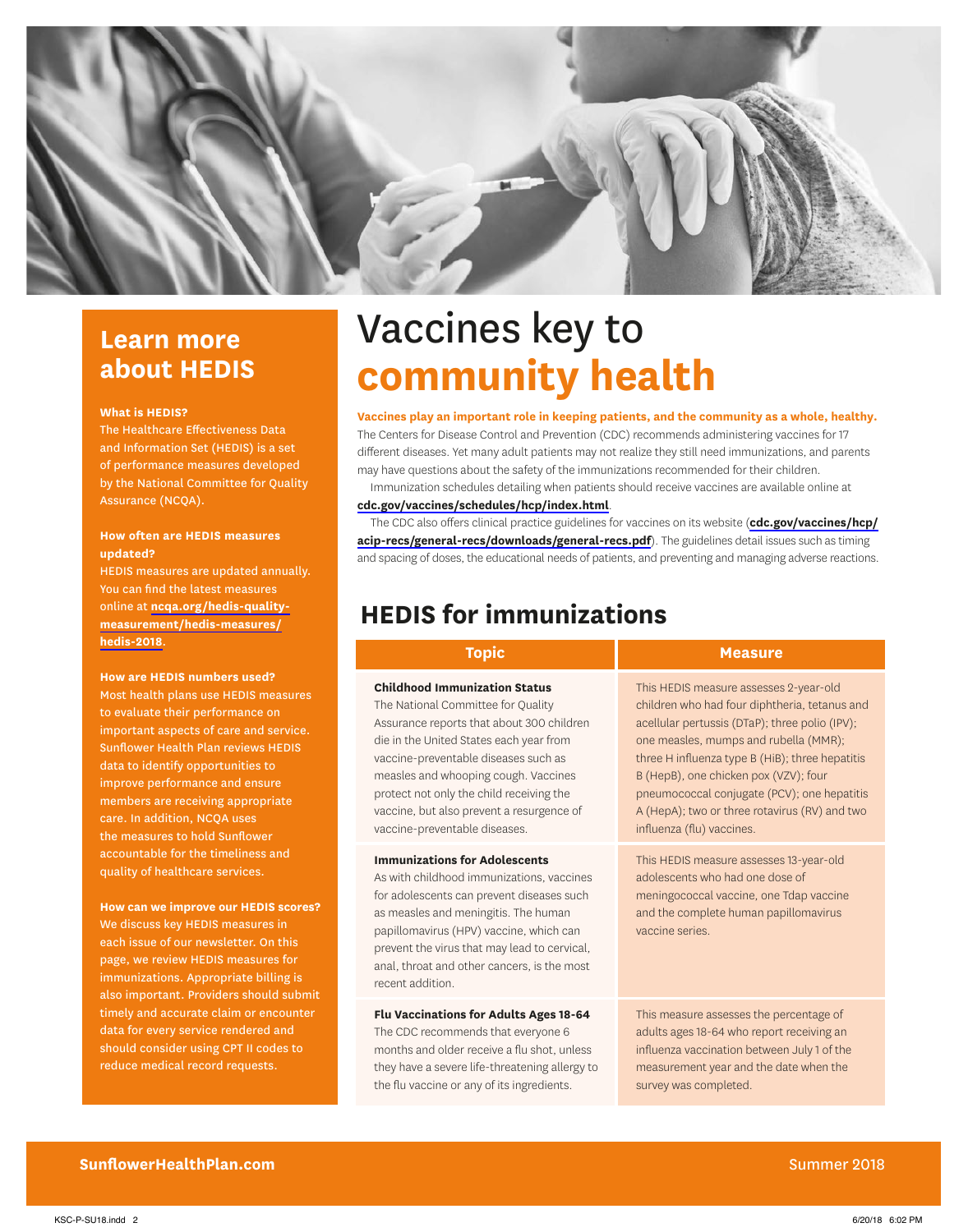

# Meeting appointment **accessibility standards**

#### **Sunflower is committed to making sure members have timely access to healthcare.**

Accessibility requirements are set forth by regulatory and accrediting agencies. Sunflower monitors compliance with these standards annually and uses the results of monitoring to ensure adequate appointment availability and reduce unnecessary emergency room visits. Please review the appointment availability standards below.

| <b>Access standards for:</b>       | <b>Rural areas</b>                                                                  |                                       | <b>Urban areas</b>     |
|------------------------------------|-------------------------------------------------------------------------------------|---------------------------------------|------------------------|
| Primary care providers             | 30 miles or 30 minutes unless<br>documented that community standards<br>are greater |                                       | 20 miles or 30 minutes |
| Emergency care                     | 30 miles or 30 minutes unless<br>documented that community standards<br>are greater |                                       | 30 miles or 30 minutes |
| Hospital services and<br>optometry | 30 miles or 30 minutes unless<br>documented that community standards<br>are greater |                                       | 30 miles or 30 minutes |
| OB/GYN and psychiatry              | 60 miles                                                                            |                                       | 15 miles               |
| Other specialists                  | 100 miles                                                                           |                                       | 25 miles               |
| Dental                             | 30 miles or 30 minutes                                                              |                                       | 20 miles or 30 minutes |
|                                    | <b>Rural</b> and<br>frontier areas                                                  | <b>Densely settled</b><br>rural areas | <b>Urban areas</b>     |
| Behavioral health                  | 60 miles                                                                            | 45 miles                              | 30 miles or 30 minutes |

The availability of our network practitioners is key to member care and treatment outcomes. Please ensure your information is up to date with Sunflower Health Plan so our members can reach your office to schedule appointments without difficulty. You can update your information by visiting the provider portal on our website at **[SunflowerHealthPlan.com](https://www.sunflowerhealthplan.com/)** or calling us at **1-877-644-4623**.

### **Ensuring appropriate, quality care**

Sunflower has developed utilization management and claims management systems to identify, track and monitor the care provided to our members. Utilization management (UM) decisions are based only on the appropriateness of care and service and the existence of coverage. Sunflower Health Plan does not reward providers, practitioners or other individuals for issuing denials of coverage or care. Denials are based on lack of medical necessity or lack of covered benefit.

UM care criteria cover preventive care, emergency care, primary care, specialty care, acute care, short-term care, health homes, maternity care and ancillary care services. Sunflower uses nationally recognized criteria (such as InterQual) if available for the specific service. Other criteria are developed internally through a process that includes a review of scientific evidence and input from relevant specialists.

Providers can help us make appropriate and timely UM decisions by submitting complete clinical information with the initial request for a service or treatment.

Providers can discuss any medical UM denial decisions with a physician or another appropriate reviewer at the time of notification of an adverse determination.

Providers can obtain a copy of Sunflower's UM criteria, ask questions of UM staff or contact a reviewer by calling **1-877-644-4623**.